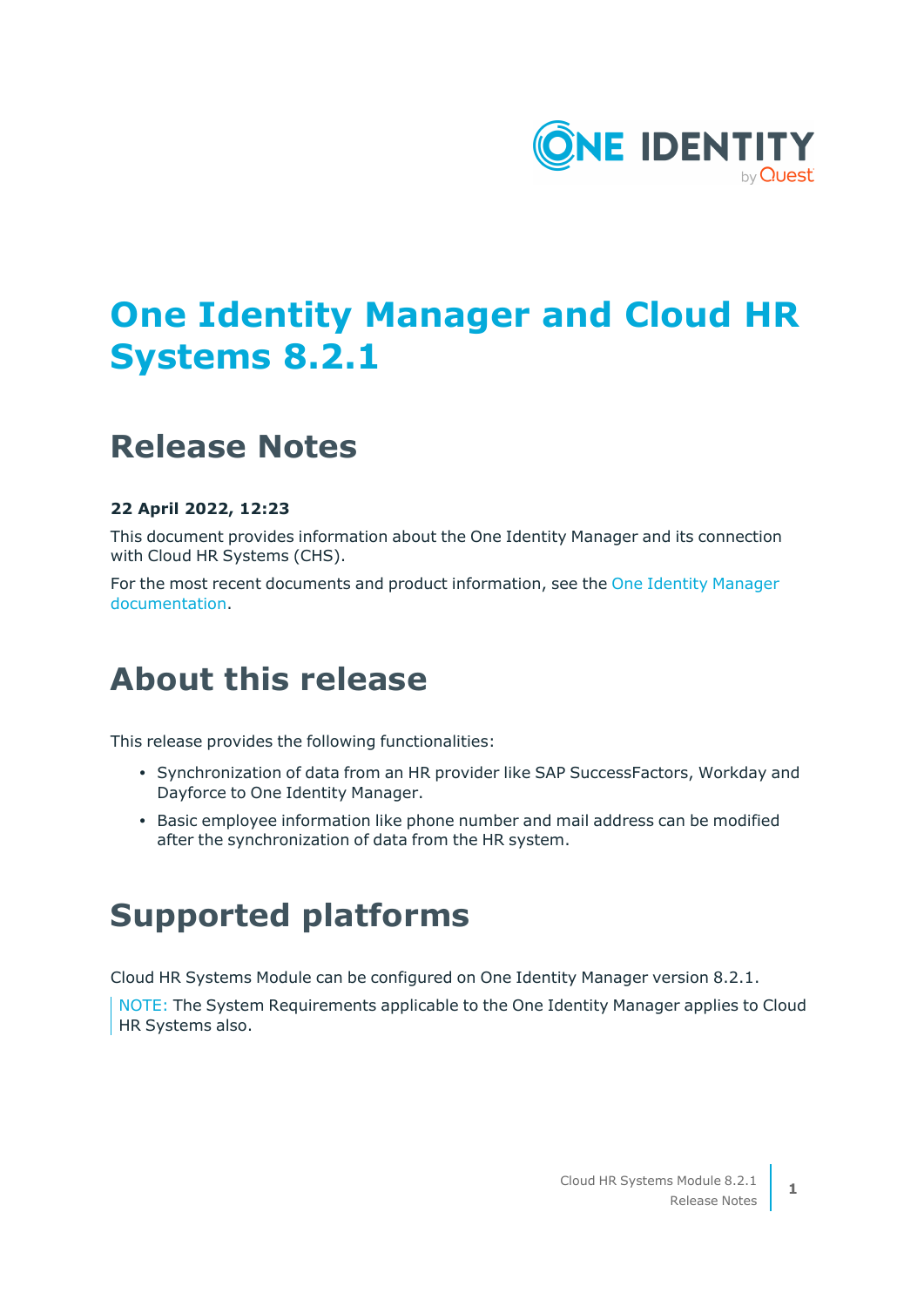# **New features**

New features from the integration of One Identity Manager and Cloud HR Systems module:

- An administrator of One Identity Manager can synchronize the HR data from cloud systems into the base One Identity tables like Person, Department, ProfitCenter, and Locality.
- An administrator of One Identity Manager can update basic employee information for the attributes Phone, PhoneMobile and DefaultMailAddress using the Cloud HR System module.
- The latest CHS module provides an additional template for Dayforce. Hence, an administrator of One Identity Manager can now synchronize Dayforce objects to One Identity Manager.
- The latest CHS module template supports Workday systems. Hence, an administrator of One Identity Manager can now use the latest CHS template to synchronize Workday HR objects to One Identity Manager.

NOTE: This integration allows only the updating of data. Create and delete operations are not supported.

# **System Requirements**

Ensure that your system meets the following minimum hardware and system requirements before installing One Identity Manager. For more detailed information about system prerequisites, see the One Identity Manager Installation Guide.

NOTE: When setting up a virtual environment, carefully consider the configuration aspects such as CPU, memory availability, I/O subsystem, and network infrastructure to ensure the virtual layer has the necessary resources available. Please consult [One](https://support.oneidentity.com/essentials/support-guide#tab3) [Identity's](https://support.oneidentity.com/essentials/support-guide#tab3) Product Support Policies for more information on environment virtualization.

Every One Identity Manager installation can be virtualized. Ensure that performance and resources are available to the respective One Identity Manager component according to system requirements. Ideally, resource assignments for the database server are fixed. Virtualization of a One Identity Manager installation should only be attempted by experts with strong knowledge of virtualization techniques.

## **Minimum requirements for the database server**

A server must meet the following system requirements for installation of a One Identity Manager database. Depending on the number of One Identity Manager modules and the

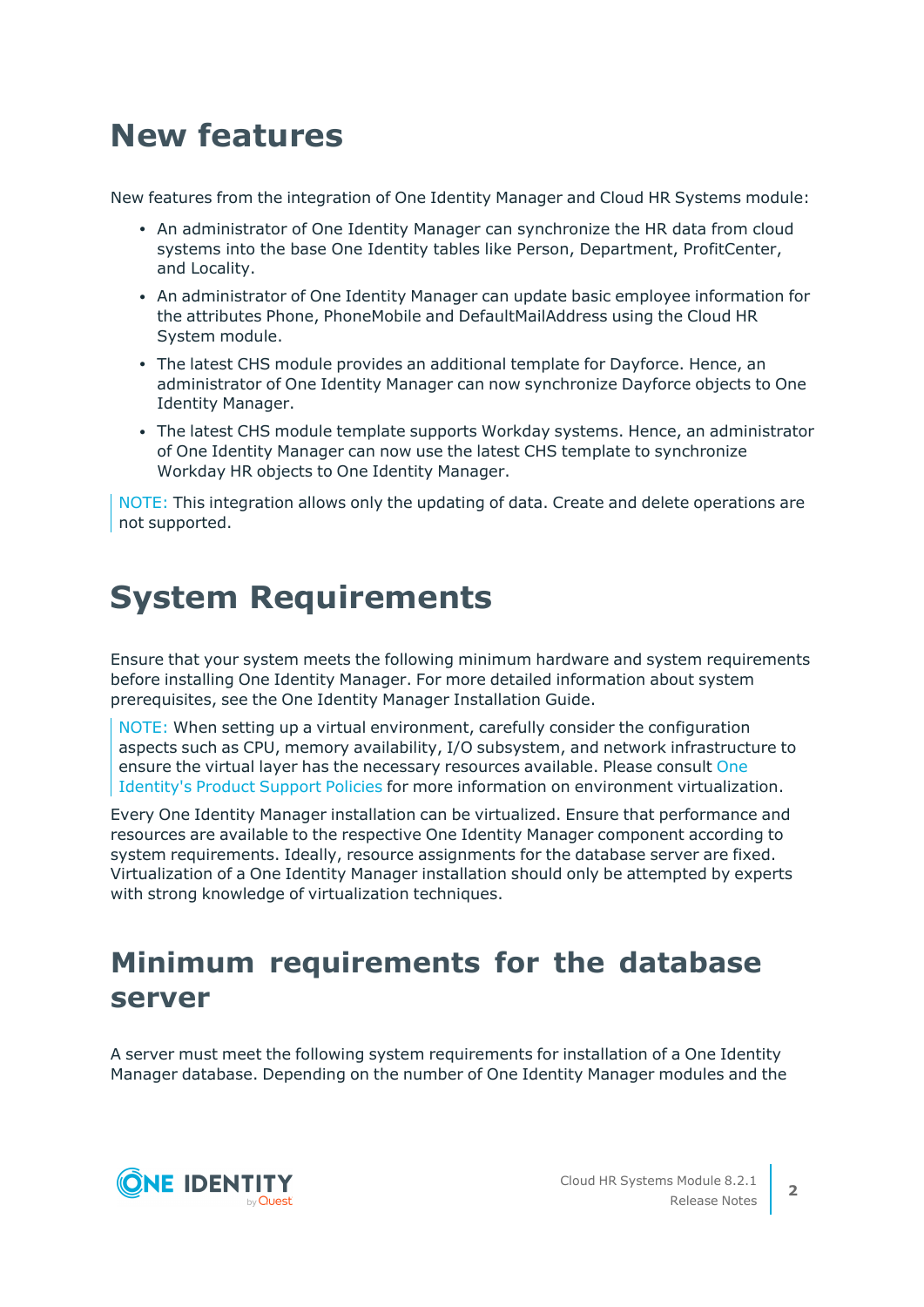accounts managed in One Identity Manager, the requirements for working memory, hard disk storage, and processors may be significantly greater than the minimum requirements.

| <b>Requirement</b> | <b>Details</b>                                                                                                                  |  |  |
|--------------------|---------------------------------------------------------------------------------------------------------------------------------|--|--|
|                    | 8 physical cores with 2.5 GHz+ frequency<br>(non-production)                                                                    |  |  |
| Processor          | 16 physical cores with 2.5 GHz+ frequency<br>(production)                                                                       |  |  |
|                    | NOTE: 16 physical cores are recommended<br>on the grounds of performance.<br>16 GB+ RAM (non-production)                        |  |  |
| Memory             | 64 GB+ RAM (production)                                                                                                         |  |  |
| Free disk space    | 100 GB<br>Windows operating systems                                                                                             |  |  |
|                    | • Note the requirements from Microsoft<br>for the installed SQL Server version.                                                 |  |  |
| Operating system   | UNIX and Linux operating systems                                                                                                |  |  |
|                    | • Note the minimum requirements given<br>by the operating system manufacturer<br>for SQL Server databases.<br><b>SQL Server</b> |  |  |
|                    | • SQL Server 2019 Standard Edition (64-<br>bit) with the current cumulative update                                              |  |  |
|                    | NOTE: The cumulative update 2 for<br>SQL Server 2019 is not supported.                                                          |  |  |
|                    | • SQL Server 2017 Standard Edition (64-<br>bit) with the current<br>cumulative update                                           |  |  |
| Software           | NOTE: For performance reasons, the<br>use of SQL Server Enterprise Edition<br>is recommended for live systems.                  |  |  |
|                    | • Compatibility level for<br>databases: SQL Server 2017<br>(140)                                                                |  |  |
|                    | Default sort schema: case-<br>insensitive, SQL_Latin1_<br>General_CP1_CI_AS<br>(Recommended)                                    |  |  |
|                    | • SQL Server Management<br>Studio (recommended)                                                                                 |  |  |

## **Table 1: Database Server Minimum requirements**

NOTE: The minimum requirements listed above are considered to be for general use. With each custom One Identity Manager deployment these values may need to be

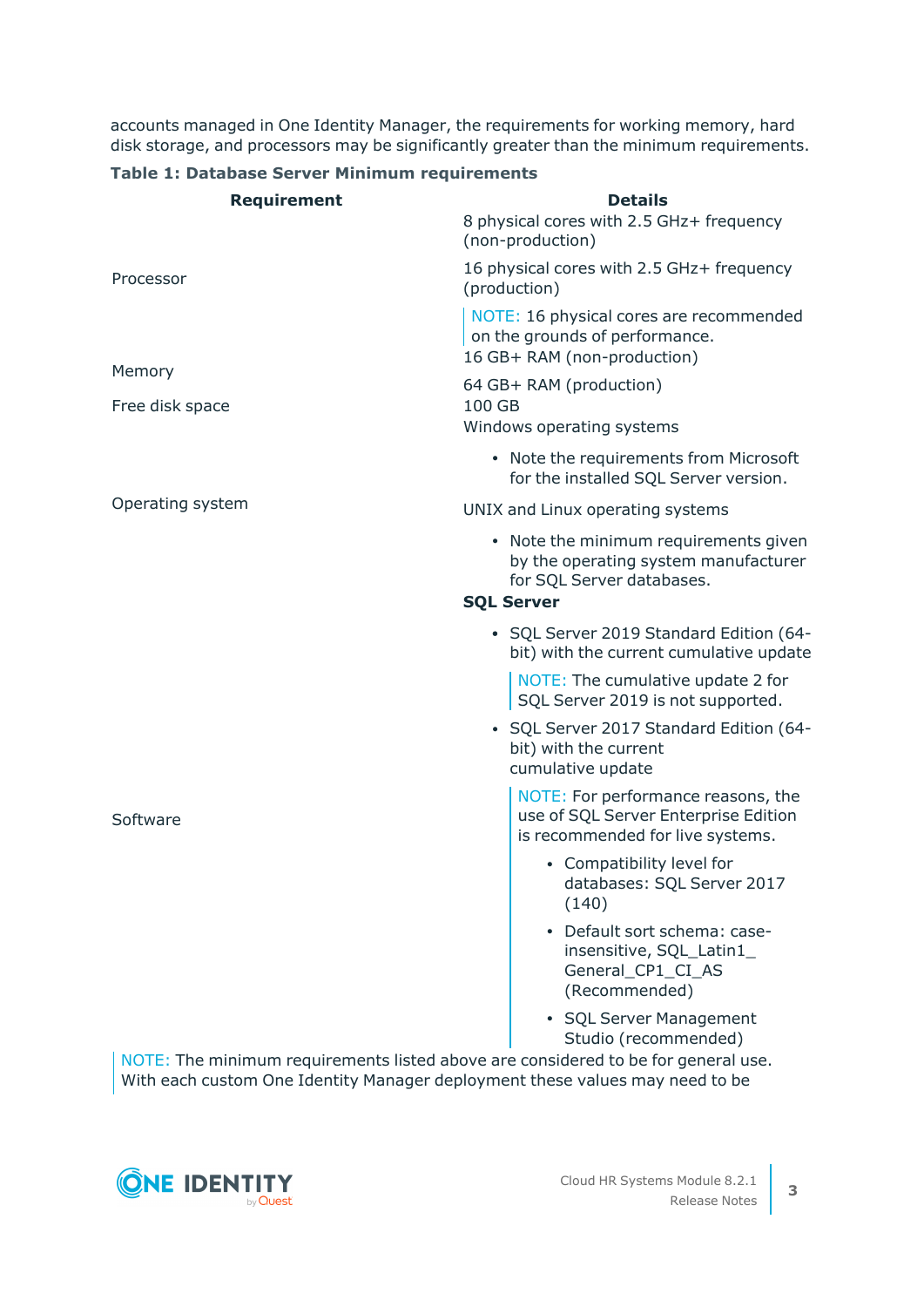## **Requirement Details**

increased to provide ideal performance. To determine production hardware requirements, it is strongly recommended to consult a qualified One Identity Partner or the One Identity Professional Services team. Failure to do so may result in poor database performance.

For additional hardware recommendations, read the KB article [https://sup](https://sup-port.oneidentity.com/identity-manager/kb/290330/how-to-configure-settings-as-per-the-system-information-overview)[port.oneidentity.com/identity-manager/kb/290330/how-to-configure-settings-as-per](https://sup-port.oneidentity.com/identity-manager/kb/290330/how-to-configure-settings-as-per-the-system-information-overview)[the-system-information-overview,](https://sup-port.oneidentity.com/identity-manager/kb/290330/how-to-configure-settings-as-per-the-system-information-overview) which outlines the System Information Overview available within One Identity Manager.

NOTE:In virtual environments, you must ensure that the VM host provides performance and resources to the database server according to system requirements. Ideally, resource assignments for the database server are fixed. Furthermore, optimal I/O performance must be provided, in particular for the database server. For more information about virtual environments, see Product [Support](https://support.oneidentity.com/essentials/support-guide) Policies.

## **Minimum requirements for the service server**

The following system prerequisites must be fulfilled to install the One Identity Manager Service on a server.

|  |  |  |  |  | Table 2: Service Server Minimum requirements |
|--|--|--|--|--|----------------------------------------------|
|--|--|--|--|--|----------------------------------------------|

| <b>Requirement</b>                        | <b>Details</b>                                                                                                                                 |
|-------------------------------------------|------------------------------------------------------------------------------------------------------------------------------------------------|
| Processor<br>Memory<br>Free disk<br>space | 8 physical cores with 2.5 GHz+<br>16 GB RAM                                                                                                    |
|                                           | 40 GB                                                                                                                                          |
|                                           | Windows operating systems                                                                                                                      |
|                                           | Following versions are supported:                                                                                                              |
|                                           | • Windows Server 2022                                                                                                                          |
|                                           | • Windows Server 2019                                                                                                                          |
| Operating<br>system                       | • Windows Server 2016                                                                                                                          |
|                                           | • Windows Server 2012 R2                                                                                                                       |
|                                           | • Windows Server 2012                                                                                                                          |
|                                           | Linux operating systems                                                                                                                        |
|                                           | • Linux operation system (64 bit) supported by the Mono project or<br>Docker images provided by the Mono project.<br>Windows operating systems |
| Additional<br>Software                    | • Microsoft .NET Framework version 4.7.2 or later                                                                                              |
|                                           | NOTE: Take the target system manufacturer's recommendations for<br>connecting the target system into account.                                  |
|                                           |                                                                                                                                                |

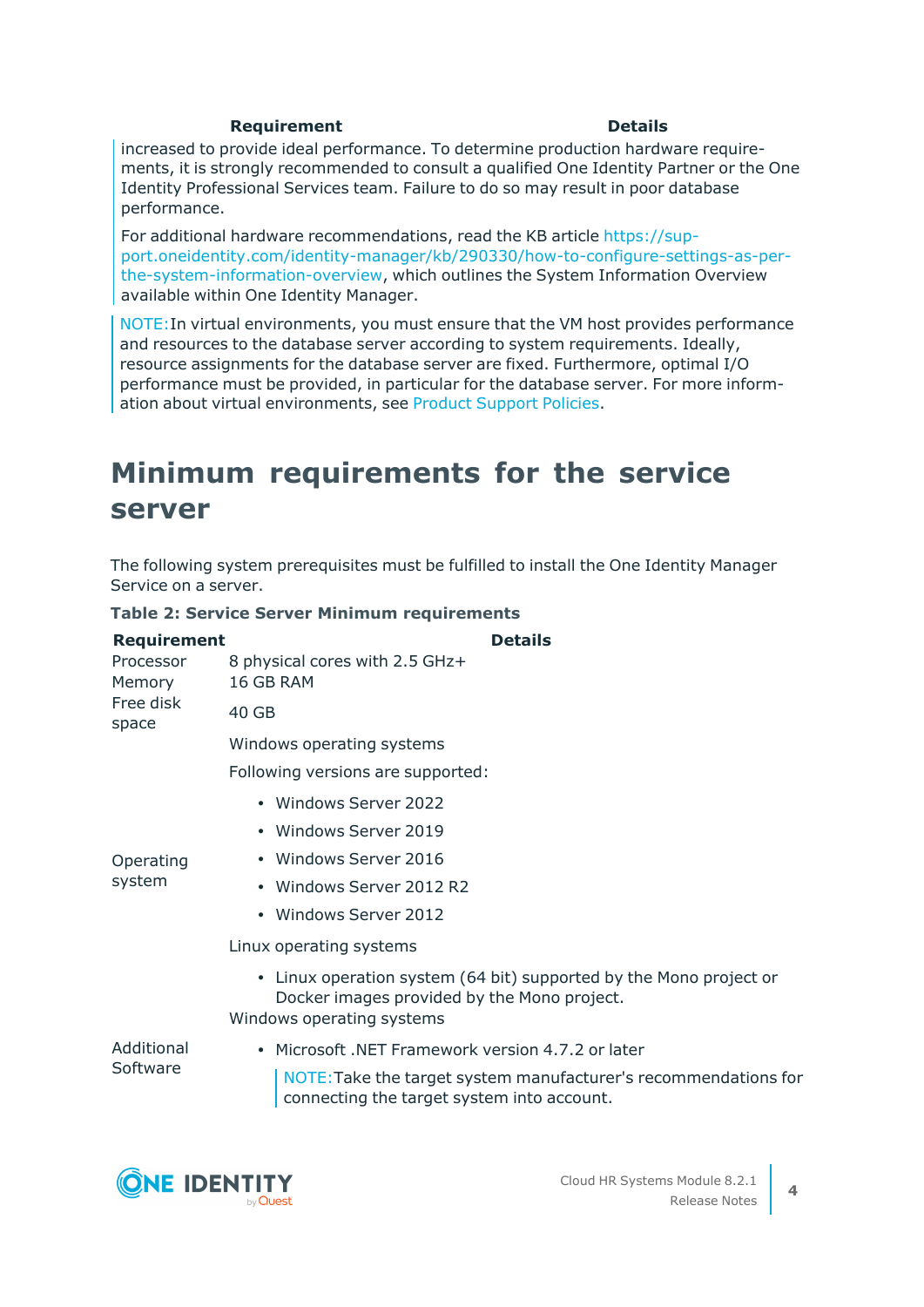## **Requirement Details**

### **Linux operating systems**

• Mono 5.14 or later

## **Minimum requirements for clients**

### **Table 3: Client Minimum requirements**

| <b>Requirement</b>         | <b>Details</b>                                                              |
|----------------------------|-----------------------------------------------------------------------------|
| Processor                  | 4 physical cores with 2.5 GHz                                               |
| Memory                     | 4 GB+ RAM                                                                   |
| Free disk space            | 1 GB                                                                        |
|                            | <b>Windows operating systems</b>                                            |
| Operating system           | • Windows $11(x64)$                                                         |
|                            | • Windows 10 (32 bit or 64 bit) version 1511 or later                       |
|                            | • Windows 8.1 (32 bit or 64 bit) with the current service pack              |
|                            | • Windows 7 (32 bit or non-Itanium 64 bit) with the current<br>service pack |
|                            | <b>Windows operating systems</b>                                            |
| <b>Additional Software</b> | • Microsoft, NET Framework version 4.7.2 or later                           |
|                            | • Microsoft Edge WebView2                                                   |
|                            | • Firefox (release channel)                                                 |
| Supported browsers         | • Chrome (release channel)                                                  |
|                            | • Microsoft Edge (release channel)                                          |

## **Minimum requirements for the Web Server**

The following system prerequisites must be fulfilled to install web applications on a web server.

### **Table 4: Web Server Minimum requirements**

| <b>Requirement</b>  |                                        | <b>Details</b> |
|---------------------|----------------------------------------|----------------|
| Processor<br>Memory | 4 physical cores 1.65 GHz+<br>4 GB RAM |                |
| Free disk<br>space  | 40 GB                                  |                |
|                     | Windows operating systems              |                |
| Operating           | • Windows Server 2022                  |                |
| system              | • Windows Server 2019                  |                |
|                     | • Windows Server 2016                  |                |

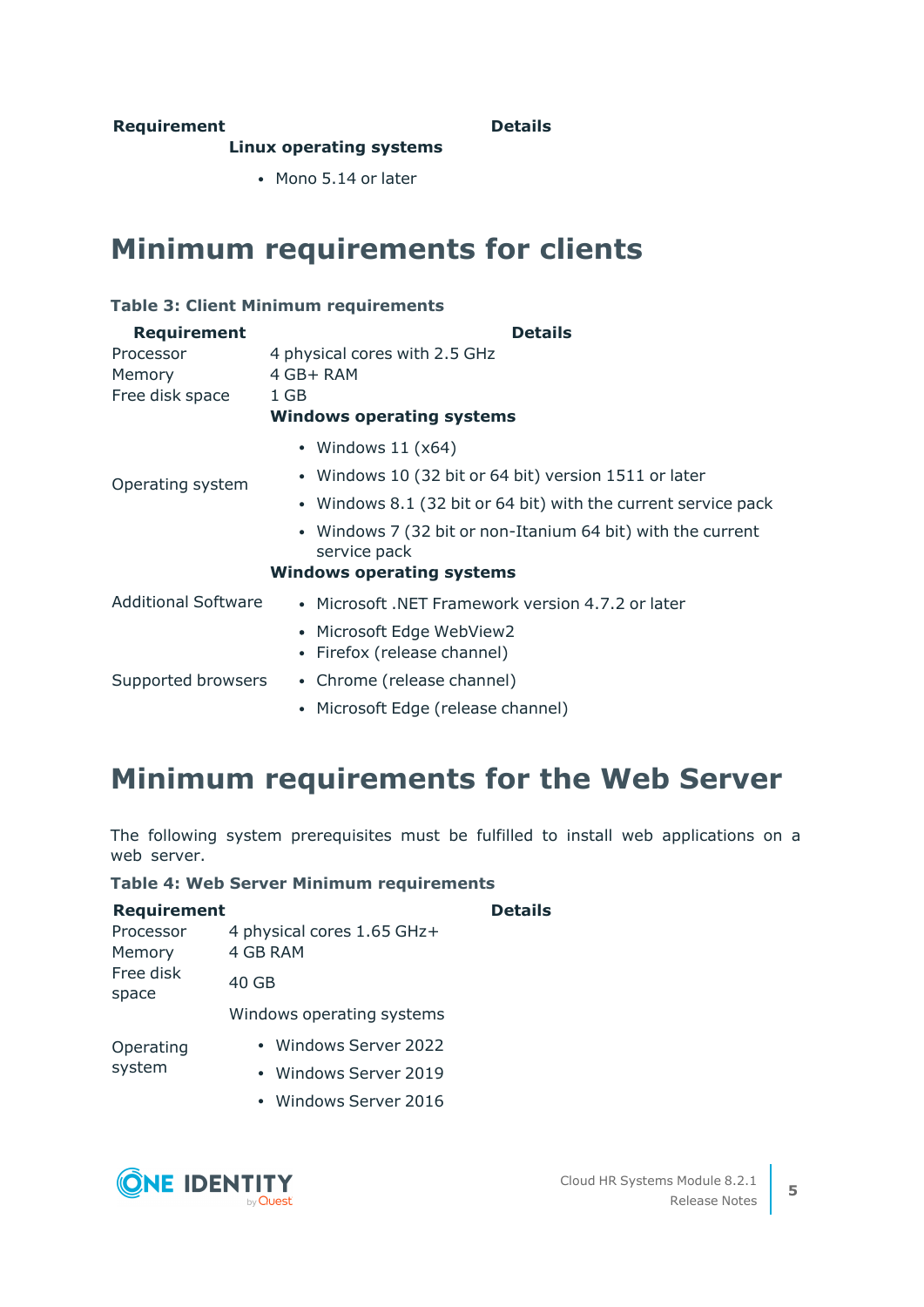## **Requirement Details**

- Windows Server 2012 R2
- Windows Server 2012

## Linux operating systems

• Linux operation system (64 bit) supported by the Mono project or Docker images provided by the Mono project. Please note the operating system manufacturer's minimum requirements for Apache HTTP Server.

Windows operating systems

- Microsoft .NET Framework version 4.7.2 or later
- $\bullet$  Microsoft Internet Information Service 10 or 8.5 or 8 or 7.5 or 7 with ASP.NET 4.7.2 and Role Services:
	- Web Server > Common HTTP Features > Static Content
	- Web Server > Common HTTP Features > Default Document
	- Web Server > Application Development > ASP.NET
	- Web Server > Application Development > .NET Extensibility
	- Web Server > Application Development > ISAPI Extensions
	- Web Server > Application Development > ISAPI Filters

### Additional Software

- Web Server > Security > Basic Authentication
- Web Server > Security > Windows Authentication
- Web Server > Performance > Static Content Compression
- Web Server > Performance > Dynamic Content Compression

## **Linux operating systems**

- NTP Client
- Mono 5.14 or later
- Apache HTTP Server 2.0 or 2.2 with following modules:
	- mod mono
	- rewrite
	- ssl (optional)

## **Minimum requirements for the Application Server**

The following system prerequisites must be fulfilled for installation of the application server.

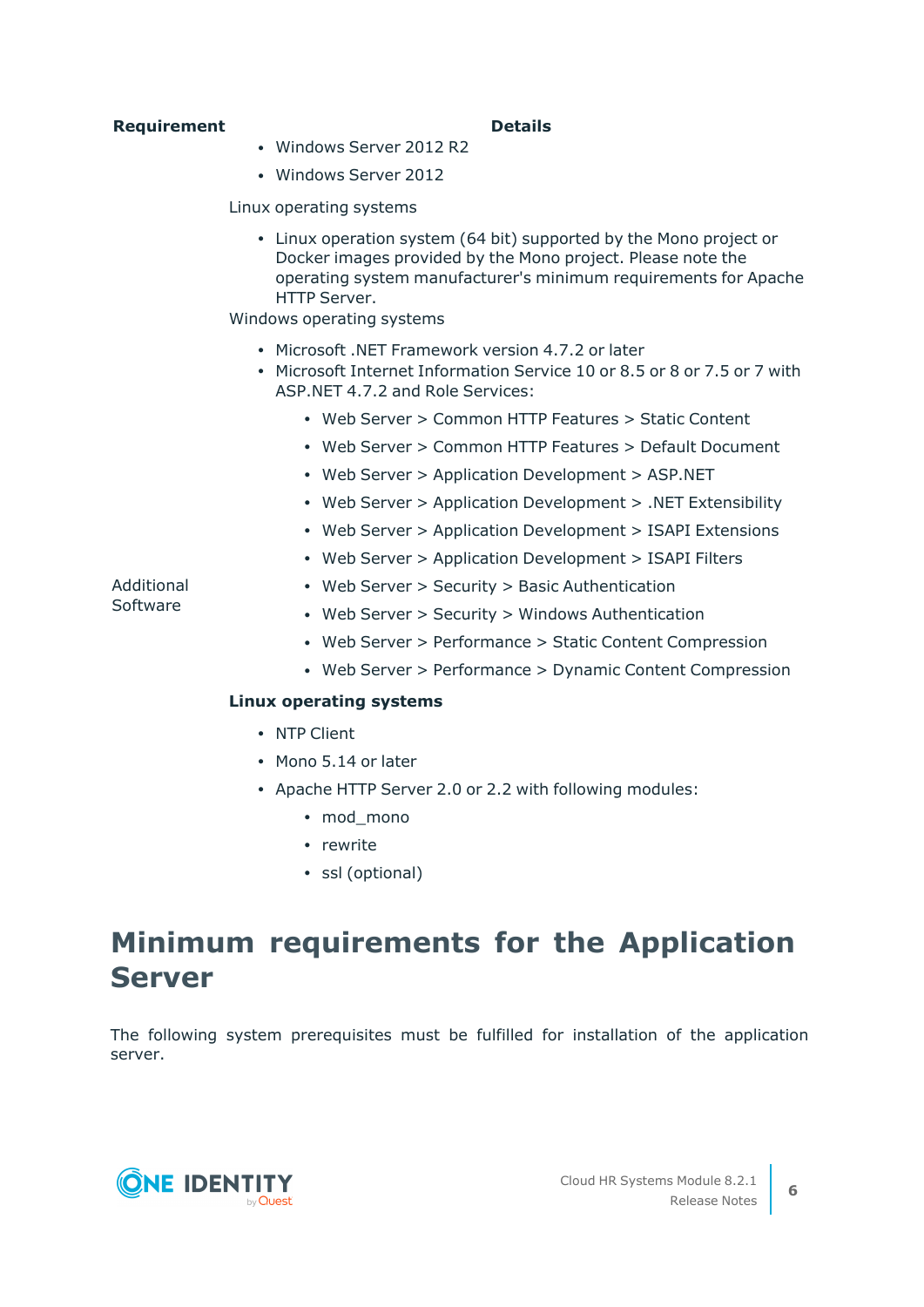## **Table 5: Application Server Minimum requirements**

| <b>Requirement</b>     | <b>Details</b>                                                                                                                                                                                                                                    |
|------------------------|---------------------------------------------------------------------------------------------------------------------------------------------------------------------------------------------------------------------------------------------------|
| Processor<br>Memory    | 8 physical cores with 2.5 GHz+<br>8 GB RAM                                                                                                                                                                                                        |
| Free disk<br>space     | 40 GB                                                                                                                                                                                                                                             |
|                        | Windows operating systems                                                                                                                                                                                                                         |
|                        | • Windows Server 2022                                                                                                                                                                                                                             |
|                        | • Windows Server 2019                                                                                                                                                                                                                             |
|                        | • Windows Server 2016                                                                                                                                                                                                                             |
| Operating              | • Windows Server 2012 R2                                                                                                                                                                                                                          |
| system                 | • Windows Server 2012                                                                                                                                                                                                                             |
|                        | Linux operating systems                                                                                                                                                                                                                           |
|                        | • Linux operation system (64 bit) supported by the Mono project or<br>Docker images provided by the Mono project. Please note the<br>operating system manufacturer's minimum requirements for Apache<br>HTTP Server.<br>Windows operating systems |
|                        | • Microsoft .NET Framework version 4.7.2 or later<br>Microsoft Internet Information Service 10 or 8.5 or 8 or 7.5 or 7 with<br>ASP.NET 4.7.2 and Role Services:                                                                                   |
|                        | • Web Server > Common HTTP Features > Static Content                                                                                                                                                                                              |
|                        | • Web Server > Common HTTP Features > Default Document                                                                                                                                                                                            |
|                        | • Web Server > Application Development > ASP.NET                                                                                                                                                                                                  |
|                        | • Web Server > Application Development > .NET Extensibility                                                                                                                                                                                       |
|                        | • Web Server > Application Development > ISAPI Extensions                                                                                                                                                                                         |
|                        | • Web Server > Application Development > ISAPI Filters                                                                                                                                                                                            |
| Additional<br>Software | • Web Server > Security > Basic Authentication                                                                                                                                                                                                    |
|                        | Web Server > Security > Windows Authentication                                                                                                                                                                                                    |
|                        | • Web Server > Performance > Static Content Compression                                                                                                                                                                                           |
|                        | • Web Server > Performance > Dynamic Content Compression                                                                                                                                                                                          |
|                        | <b>Linux operating systems</b>                                                                                                                                                                                                                    |
|                        | • NTP Client                                                                                                                                                                                                                                      |
|                        | • Mono 5.14 or later                                                                                                                                                                                                                              |
|                        | • Apache HTTP Server 2.0 or 2.2 with following modules:                                                                                                                                                                                           |
|                        | • mod_mono                                                                                                                                                                                                                                        |
|                        | • rewrite                                                                                                                                                                                                                                         |
|                        | • ssl (optional)                                                                                                                                                                                                                                  |

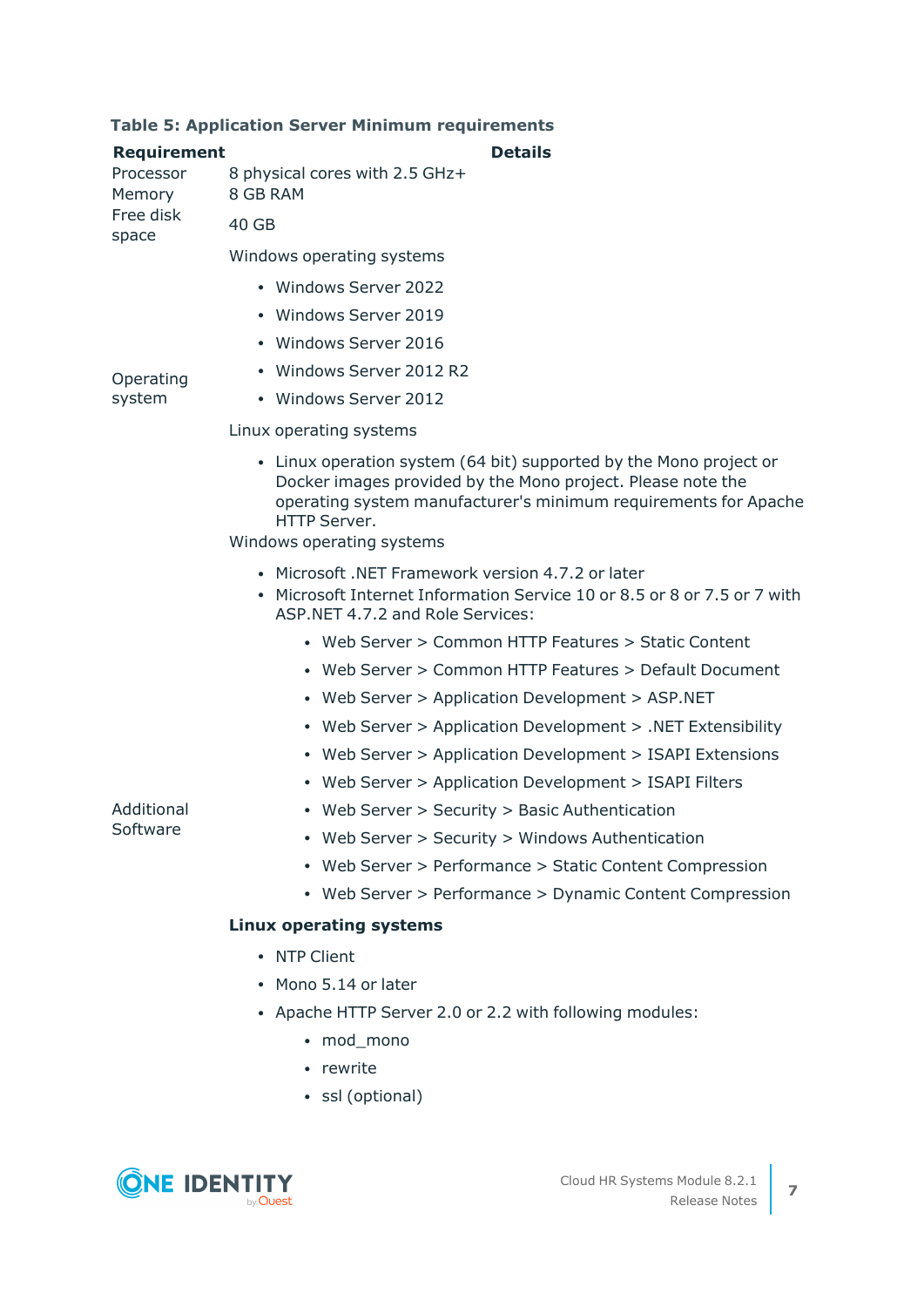# **Product licensing**

Use of this software is governed by the Software Transaction Agreement found at [www.oneidentity.com/legal/sta.aspx](http://www.oneidentity.com/legal/sta.aspx). This software does not require an activation or license key to operate.

# **Upgrade and installation instructions**

The procedure to install Cloud HR Systems module is similar to the procedures involved in installation of other One Identity Manager modules. For information on the installation of Cloud HR Systems module, refer the *Installing One Identity Manager Components* section of the *One Identity Manager Installation Guide*.

## **More resources**

Additional information is available from the following:

- One Identity [Manager](https://support.oneidentity.com/identity-manager/) support
- One Identity Manager online [documentation](https://support.oneidentity.com/identity-manager/technical-documents/)
- Identity and Access [Management](https://www.quest.com/community/one-identity/identity-manager/f/identity-manager-forum) community
- One Identity [Manager](https://support.oneidentity.com/identity-manager/training) training portal

# **Globalization**

This section contains information about installing and operating this product in non-English configurations, such as those needed by customers outside of North America. This section does not replace the materials about supported platforms and configurations found elsewhere in the product documentation. This release is Unicode-enabled and supports any character set. It supports simultaneous operation with multilingual data. This release is targeted to support operations in the following regions: North America, Western Europe and Latin America, Central and Eastern Europe. The release is localized in the following languages: German. This version has the following capabilities or constraints: Other languages, designated for the Web UI, are provided in the product One Identity Manager Language Pack.

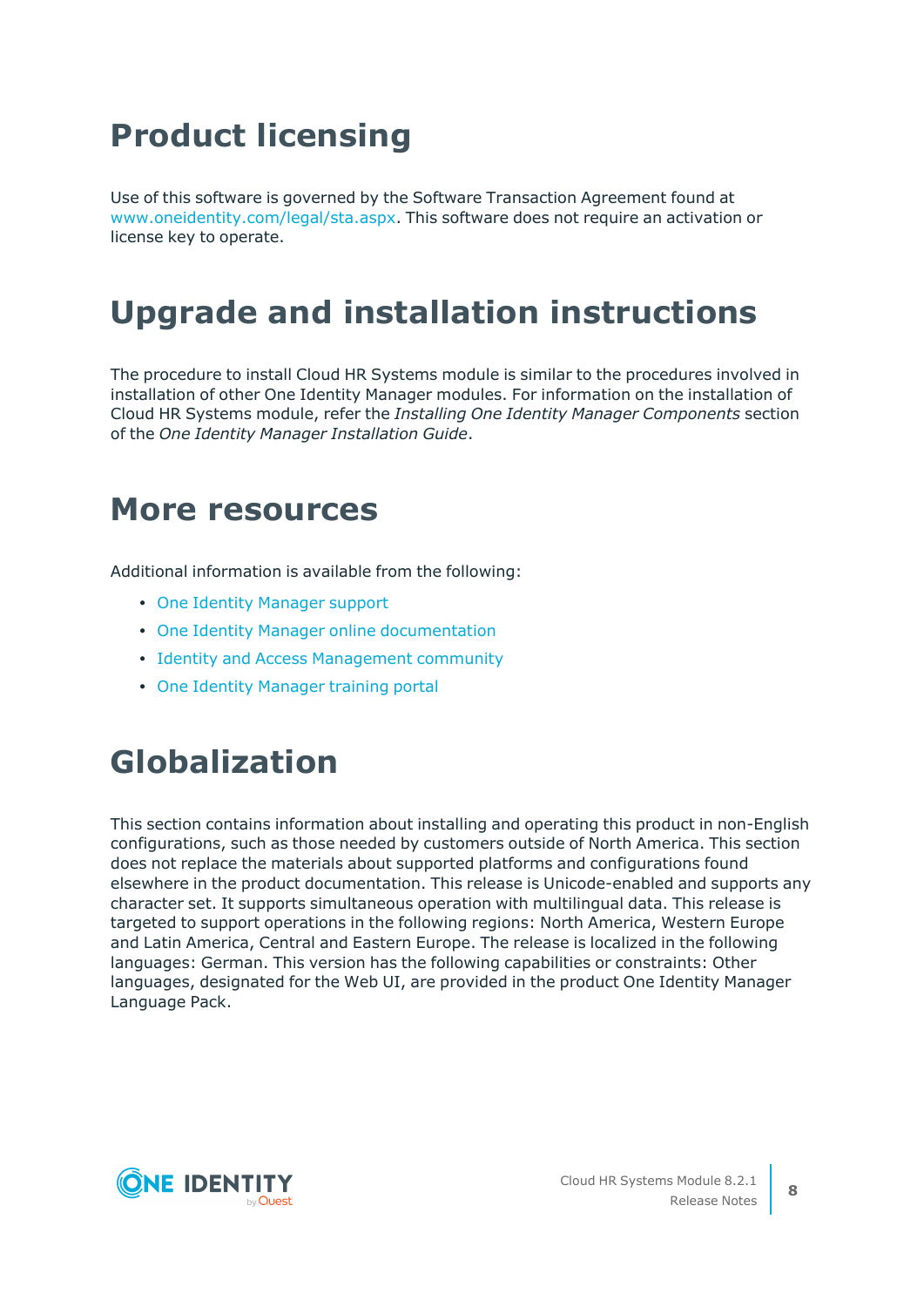# **About us**

One Identity solutions eliminate the complexities and time-consuming processes often required to govern identities, manage privileged accounts and control access. Our solutions enhance business agility while addressing your IAM challenges with on-premises, cloud and hybrid environments.

## **Contacting us**

For sales and other inquiries, such as licensing, support, and renewals, visit [https://www.oneidentity.com/company/contact-us.aspx.](https://www.oneidentity.com/company/contact-us.aspx)

## **Technical support resources**

Technical support is available to One Identity customers with a valid maintenance contract and customers who have trial versions. You can access the Support Portal at [https://support.oneidentity.com/.](https://support.oneidentity.com/)

The Support Portal provides self-help tools you can use to solve problems quickly and independently, 24 hours a day, 365 days a year. The Support Portal enables you to:

- Submit and manage a Service Request
- View Knowledge Base articles
- Sign up for product notifications
- Download software and technical documentation
- View how-to videos at [www.YouTube.com/OneIdentity](http://www.youtube.com/OneIdentity)
- Engage in community discussions
- Chat with support engineers online
- View services to assist you with your product